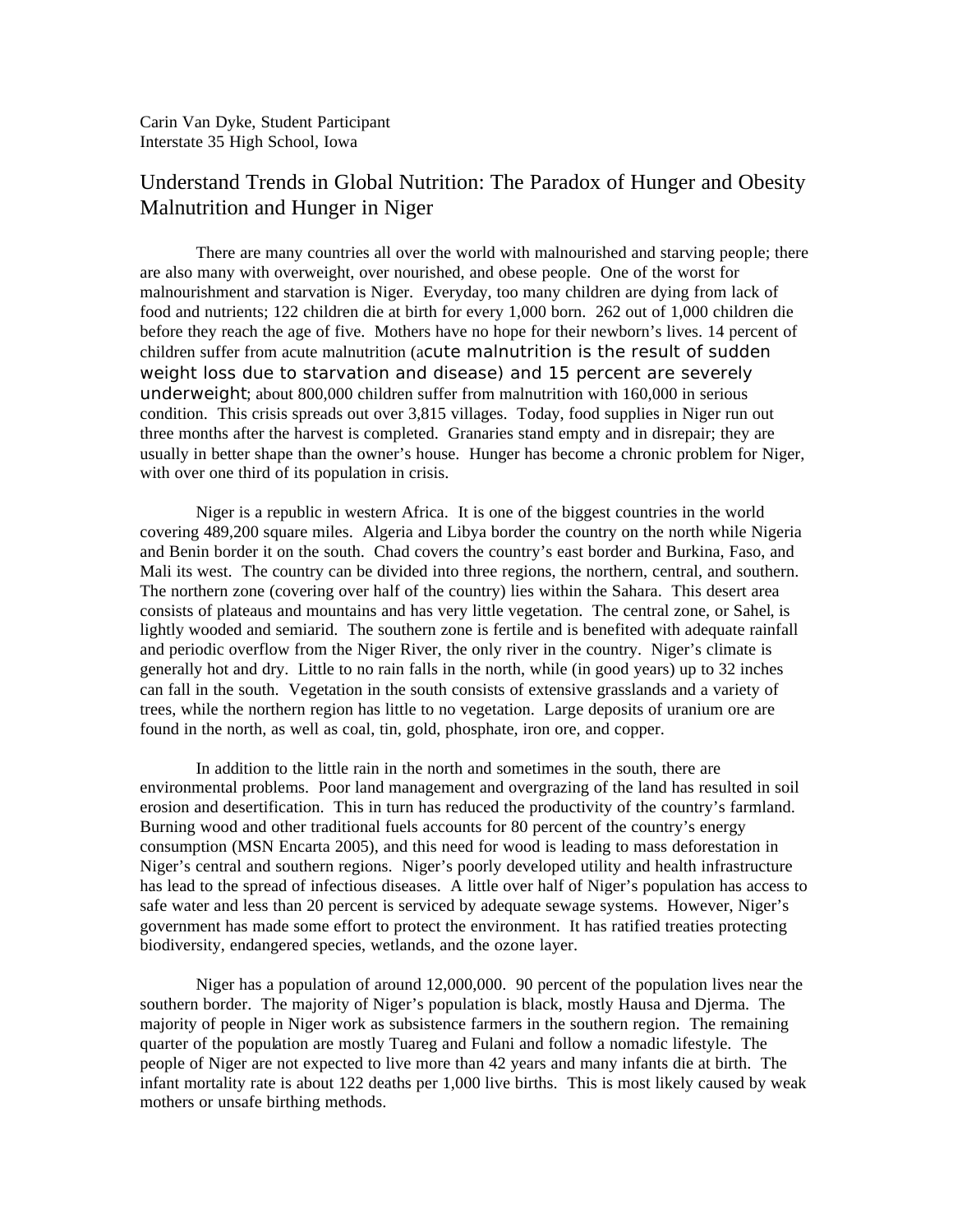A typical family in Niger consists of about twelve people. Mothers generally have about seven children; grandparents and cousins sometimes live with them too. A family of this size needs more food than they actually have. They typically don't have the money to buy the food they need, and lately (with the drought and locust invasion), the crops have been very sparse, producing only enough food for about three months. Many people in Niger are small farmers because they typically do not have the higher levels (sometimes even lower levels) of education. Net primary school enrollment rates in West Africa are among the lowest in the world at just 57 percent on average. Only about 17.6 percent of the population can read and write and 93 percent of women in Niger are illiterate. These small farmers, in a good year, earn enough income to buy about seven months worth of food. However, in years like 2004, they can afford only about three months or less. Nearly 25 percent of the country's population has no money at all for food when the crops fail.

The level of malnutrition in Niger is reaching critical proportions. Emergency-care centers run by organizations like Doctors Without Borders are overflowing with young children, many of them infants. Some of these infants may be eighteen months old but weigh only as much as a healthy three-month old. On average, 262 out of every 1,000 children die before they reach the age of five. According to MSNBC, 160,000 children are currently suffering from serious malnutrition and the lives of 32,000 are at immediate risk. These children are usually so malnourished that their stomachs can no longer hold most foods. Even more children and adults are impacted by the food shortage. About 3.3 million people, including about 800,000 young children, are urgently in need of food.

Food production in Niger has never been very good, but in the past year or so it has been even worse. The main crop in Niger is a wheat-like crop called millet that only thrives if enough rain falls in August. Families use this crop for nearly everything: daily meals, currency, payment for social events, and more. Small farmers also raise typical livestock including cattle, sheep, goats, camels, donkeys, horses, and chickens. However, drought in Niger is killing the farmer's livestock and crops; many farms also lack irrigation systems and some lack access to water at all. Other crops produced in Niger include cowpeas, cotton, peanuts, sorghum, tapioca, and rice. Other foods, machinery, vehicles, gasoline, and various cereals are all imported into Niger while uranium, livestock, cowpeas, and onions are all exported. Food is currently very scarce; it is also extremely expensive. Last year, a 100 kg bag of millet cost around \$16 to \$24. This year, the same thing costs more than \$44. It doesn't help when the people of Niger have little money to begin with; Niger is the second poorest country in the world. 63 percent of the country's population is below the poverty line; one in two people are living on one dollar a day (WFP). Usually, food prices begin to fall from September to December before rising again. Last year, however, food prices did not fall, and in January, they skyrocketed. Prices rose because production of food is rapidly decreasing from drought and a locust invasion. Also, there is no change in food production from subsistence to cash crops; there is barely enough food to keep many people alive.

Food production, for many people in Niger, is everything. They depend on it for survival. Millet is used in almost every meal of the day and is the main source of income for the majority of the population. Because the food production is way down this year, many families do not have enough money to buy the food they need for their children or the adults. Since food production is down, it is also creating economic problems for the country as well. Niger's economy is centered on subsistence crops, livestock, and the uranium deposits. Constant drought cycles, continuous population growth, and a drop in demand for uranium have undercut the economy. Many international organizations donate money every year to help free up some of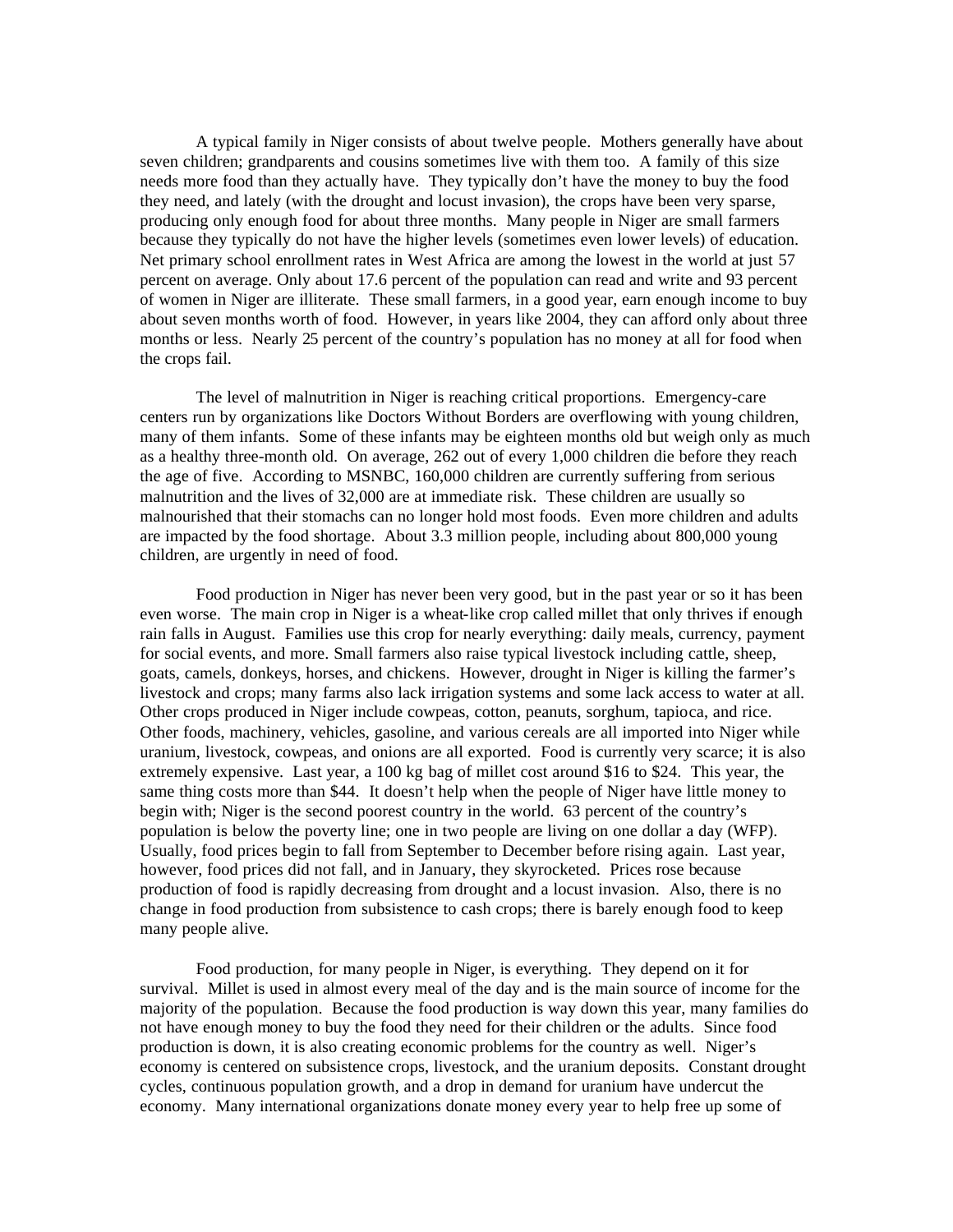Niger's debt so the country's government can put money into education, health care, and programs geared at poverty reduction.

This year's food crisis comes from a long stream of bad luck. It started in August of 2004 when the rainfall comes to an early stop. Locusts then ate any crops that survived the poor rains. In October, food prices started to rise and food becomes scarce. Then in November of 2004, livestock conditions begin to deteriorate. People are struggling to survive. Official figures estimate that the grain production for 2004 is 15 percent less that the average for grain production. Niger usually requires three million metric tons of grain, but this year they have only 223,448 metric tons (WFP). Also in November, Niger's government issues an urgent appeal for 78,100 metric tons of emergency food aid. In December, the government finalizes its "National Emergency Plan" which included many international organizations. Niger is put on the US-based Famine Early Warning System (FEWS NET) under countries "requiring urgent attention." They were later upgraded to emergency status. In January of 2005, the government's emergency food reserves are dwindling. In April, the WFP and Helen Keller International do a nutritional survey with shocking results. The survey finds that more than 350,000 children under fiver are suffering from malnutrition. It also showed that Niger has a significant on-going malnutrition problem (WFP). In May of 2005, the UN launched a "Flash appeal" for Niger, requesting \$16.1 million, which later increased to \$18.3 million. The government also raised taxes on many consumer goods, including staples like milk and flour. In June, the granaries are empty and grain prices are outrageous. The market price for livestock has plummeted to almost nothing, making it almost impossible for small farmers to sell their herds and buy food for their families. In July of 2005, news of the food crisis in Niger is spread around the world to people like us.

Because of the above events, the food crisis in Niger is extremely critical. A very small percentage of the needed food is being produced and/or purchased. Because the food production is down, many people's incomes are lower, which means that they cannot buy or produce the food they need. This leads to malnutrition and starvation. Most of the available land in Niger is used for farming, which is creating a diminished biodiversity (variety of plants and animals). For many families, most of their land goes to farmland; however, one small patch is saved for a family burial ground. Because of the recent events, this patch holds more babies and children than old men and women. Most food is grown in rural areas, leaving rural families at a disadvantage, especially the rural poor. For most, there is no other source of income so many men move to urban areas to try and find jobs. Women then become disadvantaged because they need to stay home and take care of their many children without any help from the men in the families. Even with the men there, many women do not have time to properly take care of their children. They usually spend their time fetching water, grinding grain, cooking, and farming. This leaves little time for preparing proper food for infants and young children. What would happen if the men were not there to help?

In the same way that people from Midwestern United States mark time by the severity of their winters, people from Niger mark time by the severity of certain year's food crises. There is a national expression in Niger that "years that end in four are always bad" (Scharnberg). This refers to numerous famines including the ones in 1984 and 2004. These are years when there were terrible harvests; there are always malnourished, hungry people in Niger but "years that end in four" tend to be worse. These trends are measured in malnutrition rate, death rate of children and adults, amount of crop harvested, poverty levels, amount of rainfall, and many more. Currently, conditions in Niger are getting worse, but there is hope for improvement. More rain has fallen this year, and hope for a good harvest is present.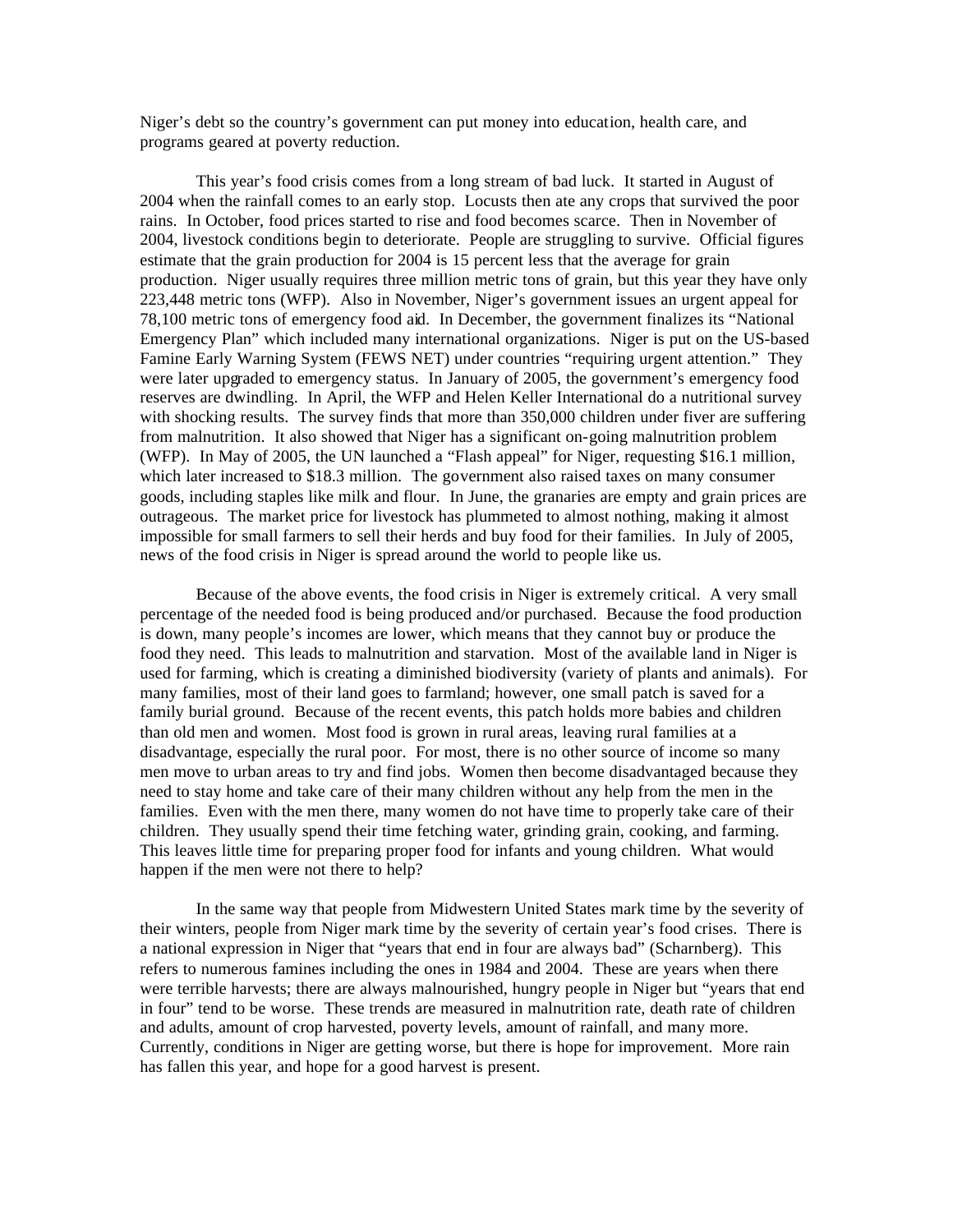Improvement of food production would depend a lot on the weather and rainfall. However, if it did improve, more food would be available to the people of Niger and many people would have a better income. With the availability of more food, nutrition would be easier to attain for children and many adults. Increased food production would benefit everyone in the country but would provide more benefit for the women, children, and small, rural farmers of Niger.

There are many ways international organizations and government can help improve the situation in Niger. Many are already donating food and money to the people and government of Niger, but to prevent more famines in the future, more steps must be taken to prevent it. I believe that different organizations and governments will have to work together to even have a hope of solving this problem. They should work together to educate the farmers of Niger on modern ways of farming and irrigation. Rotating different crops through the same field or even trying to grow different crops may aid in food production and land preservation. Many farmers do not have modern farm equipment because they cannot afford it. Therefore, most agricultural labor is done manually. If different organizations could work together to donate these to villages, it may help improve the situation drastically. Organizations may also have to help put irrigation systems in by donating time and money, which many do not want to do. Finding a way to provide water to the livestock would help keep them alive through severe droughts. Also, educating people about proper nutrition and health could improve the situation. Showing mothers proper ways of taking care of their children could keep many children alive past the age of five. The government should work on their transportation system from urban to rural areas. Many towns and villages are almost unreachable because of the poor transportation system. This creates problems in getting food and water to them in case of an emergency. Neighboring countries' governments and Niger's government could work together to provide support and resources for their people.

Niger has a long road ahead of them; it is a country facing many problems. It is primarily a desert country with limited areas for life and limited resources. Niger is one of the biggest countries in the world, but also one of the poorest. Many of its citizens are uneducated and illiterate. There are many serious health problems and risks for its citizens; the people of Niger have a very high risk of obtaining infectious diseases, many through food and water. Diarrhea, hepatitis A, and typhoid fever are some of the most prevalent. As well as educational and health problems, there is also environmental problems. Many years, Niger does not get the rain it needs in order to produce an adequate amount of food. By using some of the recommendations I listed above, I believe that the quality of life in Niger can improve. It will take a lot of hard work from a lot of people over a long period of time, but I believe it can be accomplished.